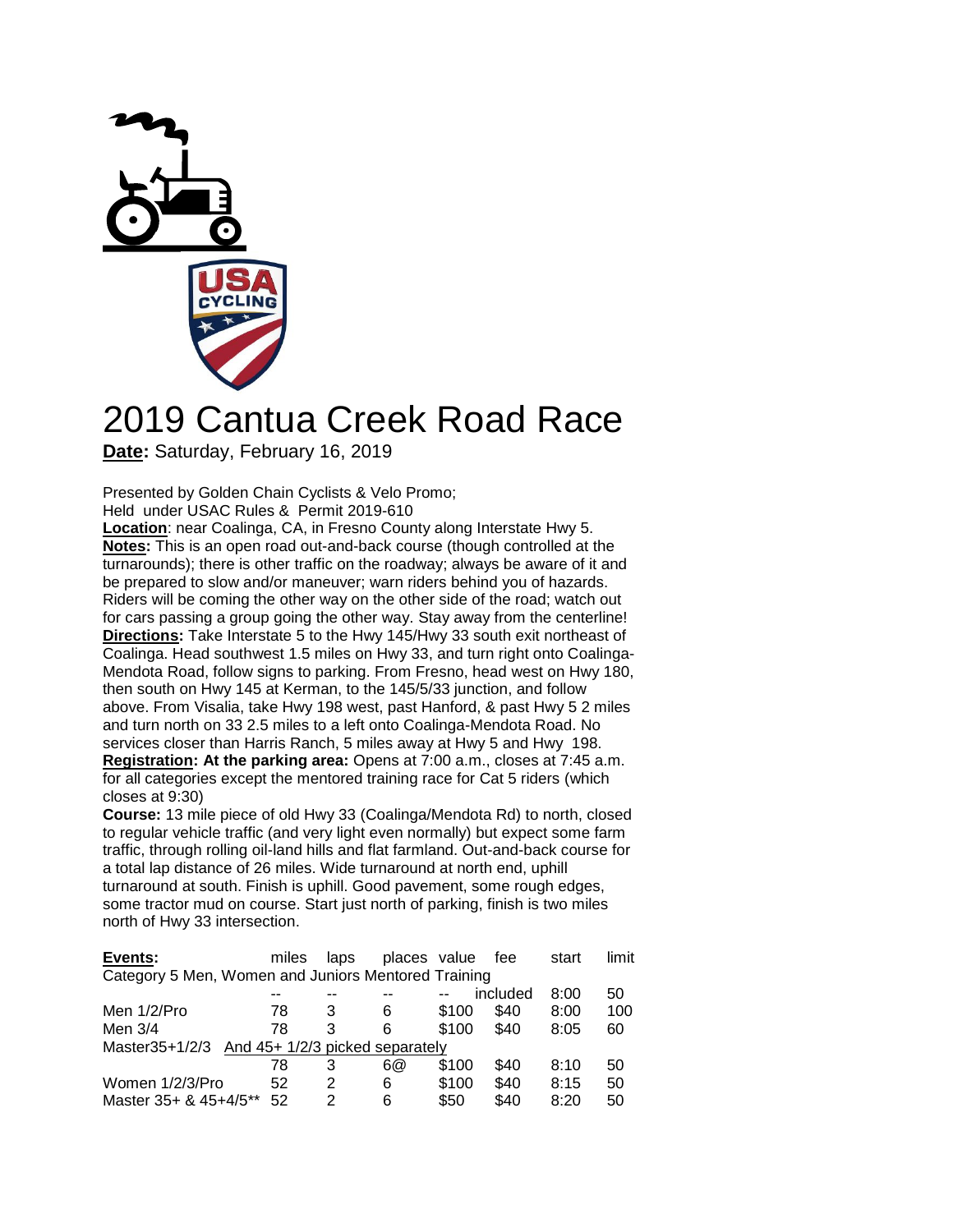| Women 4/5 & 35+**                                                   | 52  |                | 6  | \$50                          | \$40 | 8:25                       | 50 |  |  |  |  |
|---------------------------------------------------------------------|-----|----------------|----|-------------------------------|------|----------------------------|----|--|--|--|--|
| Master 55+                                                          | 52. |                | ิค | \$50                          | \$40 | 8:30                       | 50 |  |  |  |  |
| Category 5 Men, Women and Juniors Mentored Training Race            |     |                |    |                               |      |                            |    |  |  |  |  |
|                                                                     | 52  | $\overline{2}$ |    | and the state of the state of | \$40 | 8:35                       | 50 |  |  |  |  |
| Category 5 Men, Women and Juniors Mentored Training Race Debriefing |     |                |    |                               |      |                            |    |  |  |  |  |
|                                                                     |     |                |    |                               |      | -- included, after race 50 |    |  |  |  |  |

\*\* Race together, picked separately

## **Note: New Mentored Training Race/Clinic for Men and**

**Women and Juniors** The Mentored training race includes drills and practice in the start area, training race on the race course, and a post race discussion with the mentors. Ideal for those new to racing and anyone with a Category 5 license. This is part of the NCNCA BRP training program Groups may be combined (separate picks/prizes) if small.

**Prizes**: cash (\$200 minimum) & tee shirts

**Facilities:** Harris Ranch (Hwy 198 and Hwy 5): motels, cafes, gas. Portapotties at race site

## **How to Enter**:

---via On-line at www. BikeReg.com, from now to February 10, 2019 for above fees plus on-line surcharge. From Feb 11-13 the fee on-line is \$10 additional. No on-line entry after midnight PST Wednesday Feb 13. You'll need to sign and date your entry form/release at race registration desk.

---By Mail: You may still enter by mail, but if a group is filling, go online. By mail, send standard USAC entry form/release along with fee above (if Postmarked by Friday Feb 8) to Velo Promo/Cantua, 19780 Soulsbyville Road, Soulsbyville, CA 95372. For those postmarked after, add \$10. Note: indicate what category you are entering on check or form. Entries for several races in one envelope ok,but be sure to list race names on the outside. Envelopes without names of races on the outside may go to the wrong race.

 ---At Race: You may enter at the race, provided your event is not filled, for the above listed fee plus \$10. No late fee for training race/clinic.

 2019 USAC license required (available at race or online at USACycling.org). One day licenses are available only for Master 5, Cat 5 or Women 5 . Entry fees include \$1 NCNCA and \$4 USAC insurance surcharges. Numbers will be provided.

**Credits**: Credit for another VP race will be given if VP is notified (at [Tech@BikeReg.com](mailto:Tech@BikeReg.com) by 5 pm Wednesday 2/13 that you can't compete. No credit issued if you plan to enter another race instead; no cash refunds. No substitutions for cancellations. Send e-mail for credit to [Tech@BikeReg.com](mailto:Tech@BikeReg.com) **Champion Discounts:** Champions pay normal fees up front; Current NorCal/Nevada District Road Race Champions and National Road Champions will get a refund at the reg desk of all but \$4 per day if 1) their entry is received by the deadline above (otherwise they pay full fee, including late fee) and 2) they ride in the category they won the championship in (Master Champions may ride down in age, and ride for \$4, and Juniors may ride up. District jersey is not required.

**Rules**: USAC rules apply. Feeding allowed in only one feed zone, next to finish line and south turnaround. Only neutral follow vehicles allowed on course, as provided by entrants/interested others and approved by Chief Ref. (There may be no follow vehicle for your group, carry pump and spare). This is an open road course (though controlled at the turnarounds); there is other traffic on the roadway; always be aware of it and be prepared to slow and/or maneuver; warn riders behind you of hazards. Stay away from the centerline! **Future VP Races**: Pine Flat RR Feb 17, Snelling RR February 23, Merced Criterium Feb 24, Madera Stage Race March 1-3.